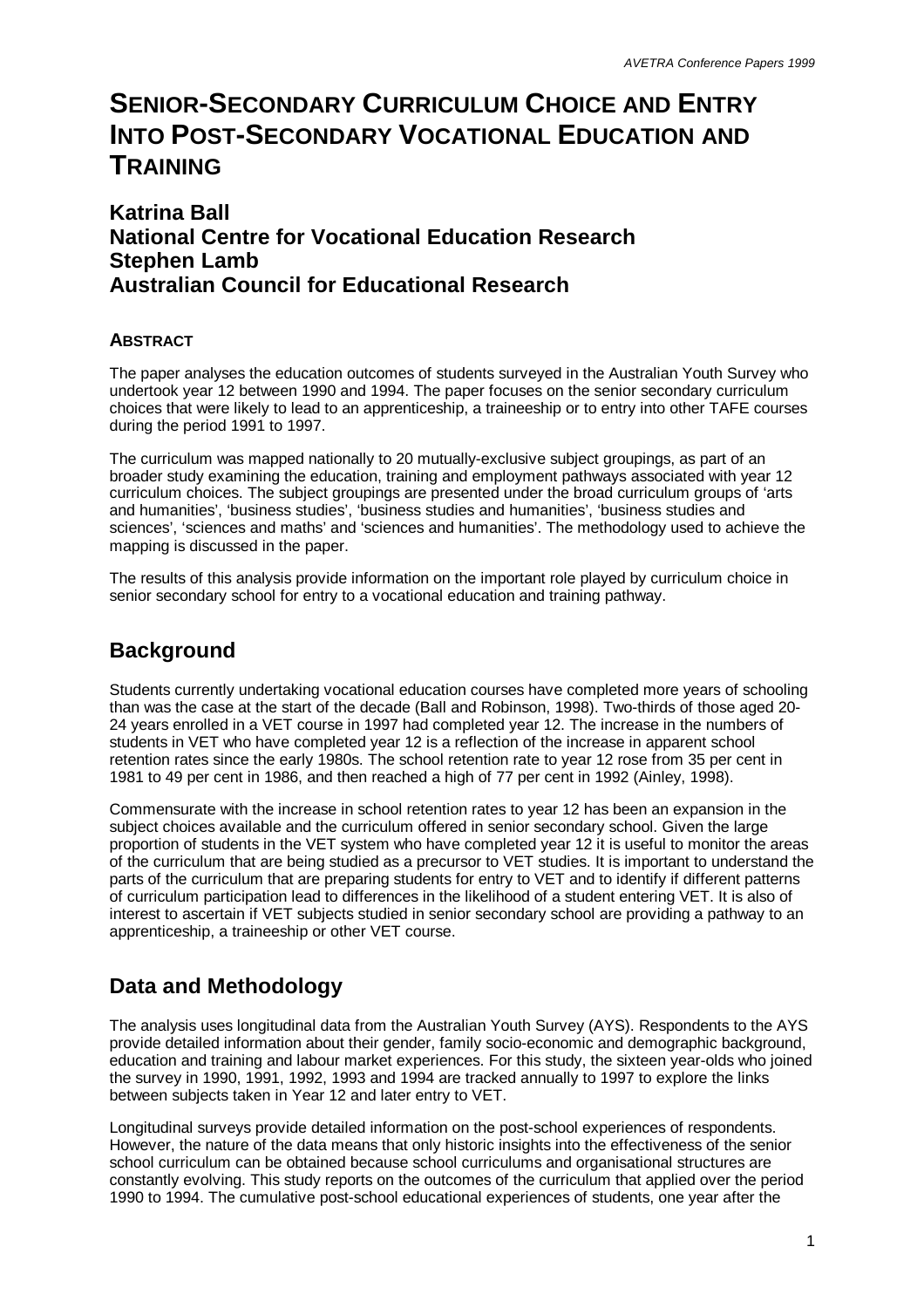completion of year 12, three years after completing year 12, and at age 21<sup>1</sup> are presented. By these ages some students will have had both higher education and VET experiences so some students will be represented in more than one post-secondary education or training category.

#### **MAPPING THE CURRICULUM**

As the AYS is a national survey the year 12 subjects recorded in client records relate to the particular system pertaining in the State or Territory where the respondent was a resident during year 12. Details about the nature and level of year 12 subjects over the period 1990 to 1994 were obtained from each state's senior secondary board of studies. Based on this information, a national mapping of the curriculum between 1990 and 1994 was developed.

#### **DETERMINING SUBJECT COMBINATIONS**

In the past, research on subject choice and course enrolments has tended to report on individual subjects or course types based on key learning or subject areas. Post-school education and labour market outcomes, however, are likely to reflect the effects of a combination of a diversity of subjects rather than individual subjects.

Statistical clustering techniques were used to derive the Year 12 subject combinations. Preliminary analyses were undertaken using both 'principal components' analysis and 'tree' based statistical modelling of 70 identified subjects. Twenty different mutually exclusive groupings of subjects were distinguished as representing the most commonly selected groups of subjects. Students were then allocated to the group in which they had the highest number of subjects — providing at least three subjects were taken from that group. As English is a compulsory subject in most states it was not included as a subject in the analysis.

#### **PROBIT REGRESSIONS**

l

Statistical analysis was conducted using probit regressions to determine if the curriculum undertaken in senior secondary school makes a significant difference in terms of entry to an apprenticeship, a traineeship or to other TAFE courses. The data was 'stacked' across the five years of data to create a cross-sectional time-series database. Each subject combination was represented by a dummy variable, namely,

 $Si = 1$  if subject combination (j)  $= 0$  otherwise.

Similarly, dummy variables were constructed for each year represented in the sample, namely,

 $Y_i$  = 1 if Year 12 undertaken in year (j)  $= 0$  otherwise.

As the subject combination dummy variables and time dummy variables each form a linearly dependent set it is necessary to drop one subject combination dummy variable and one time period dummy variable in estimation.

A number of regressions were run with the following subject combinations used sequentially as a 'control' group:

- $\triangleright$  'maths, advanced maths, physics and chemistry'
- $\triangleright$  'maths, biology, history, geography, art, LOTE',
- $\triangleright$  'art, art other, graphics, music, media studies'.

Regression results are discussed in relation to these subject groupings.

The 'year' dummy variables (with 1990 as the 'control' time period) were significant throughout the regressions. This suggests that the year in which a student applied for entry to VET affected the chance of a student gaining entry. This effect can be explained by the demographic changes that

<sup>1</sup> The results reported 'at age 21' represent a considerably reduced sample size because two years of data on students who had not yet reached 21 years of age in 1997 have been excluded.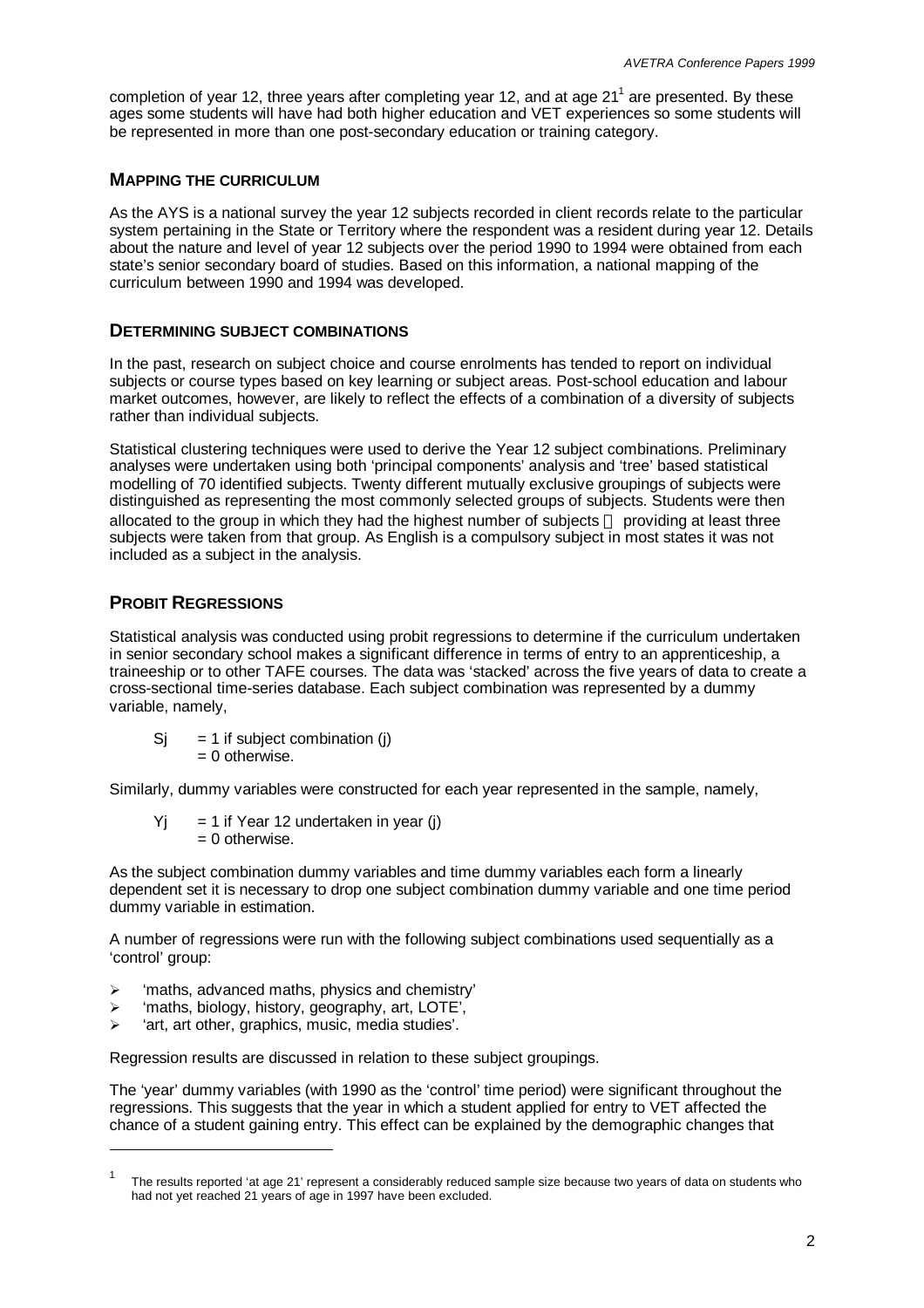occurred over the five years of the sample period. There was a 9 per cent decline in the number of people aged 15 to 19 years between 1990 and 1994. It would be more difficult for a student aged 15 to 19 years in 1990 to gain entry to VET compared with the situation facing the equivalent age cohort five years later, other things being equal.

#### **CURRICULUM CHOICE AND POST-SCHOOL EDUCATION AND TRAINING**

The post-school education and training outcomes of students at age 19 according to their senior secondary subject choices are presented in table 1. The table provides details on the percentage of students in each subject grouping who have entered higher education, vocational education and training (apprenticeship, traineeship or other TAFE course), other education or have pursued no further education. By age 19 some students will have participated in both VET and higher education.

There are clear differences in post-secondary education and training outcomes depending upon curriculum subject choices in senior secondary school. Over two-thirds of the sample undertaking 'physical education' and 'technical drawing, technology, general maths and computing' subject groupings did not undertake further education in the year after they completed year 12.

By age 19, over half of the young people who had undertaken these subject groupings still had no further education experiences, although the percentage in the 'physical education' subject group with no further education had reduced to 46 per cent by age 21. These results are gender related because males are strongly over-represented in the 'technical drawing, technology, general maths and computing' subject grouping.

#### **CURRICULUM CHOICE AND VOCATIONAL PATHWAYS**

A high proportion of students who have taken subject combinations in senior secondary school from the 'vocational education and technology' and 'health sciences and physical education' curriculum groupings, with the exception of 'physical education' subject combinations, enter vocational education and training courses in the year after completing year 12. Other subject combinations where more than a quarter of students have entered vocational education and training in the year after completing year 12 are 'art, art other, graphics, music and media studies', 'history, geography, general maths, humanities other and art', and 'general maths, biology, history, geography, health and art'.

By age 19, over a quarter of students have entered post-secondary vocational education and training courses from all curriculum groups with the exception of 'business studies', 'business studies and sciences', 'sciences and maths and 'sciences and humanities', that include maths taken at a higher level than general maths.

There are clear differences, across the senior secondary curriculum groupings, in the percentage of students who have taken up an apprenticeship, a traineeship or have entered another TAFE course.

#### **Apprenticeship**

With the exception of subject combinations that include typing and secretarial studies, between 13 and 16 per cent of students who studied a 'vocational education and technology' curriculum in senior secondary school entered an apprenticeship the year after completing year 12.

By age 19, about a quarter of those who studied the subject combination 'technical drawing, technology, general maths and computing 'had entered an apprenticeship. and one in five students who took the subject combination 'agriculture, craft, technology, general maths, health and general science' were in an apprenticeship.

#### **Traineeship**

Notably, 11 per cent of the subject combination 'health, general maths, general science, biology and home economics' had entered a traineeship in the year after completing year 12. The percentage entering a traineeship in the year after finishing secondary school that completed other subject combinations was considerably lower. However, by age 19 the percentage of those who entered a traineeship and undertook the subject combinations 'business studies, legal studies, textiles, general maths and biology', 'agriculture, craft, technology, general maths, health and general science', and ''typing, secretarial studies, general maths, home economics and applied computing' had increased to more than 9 per cent.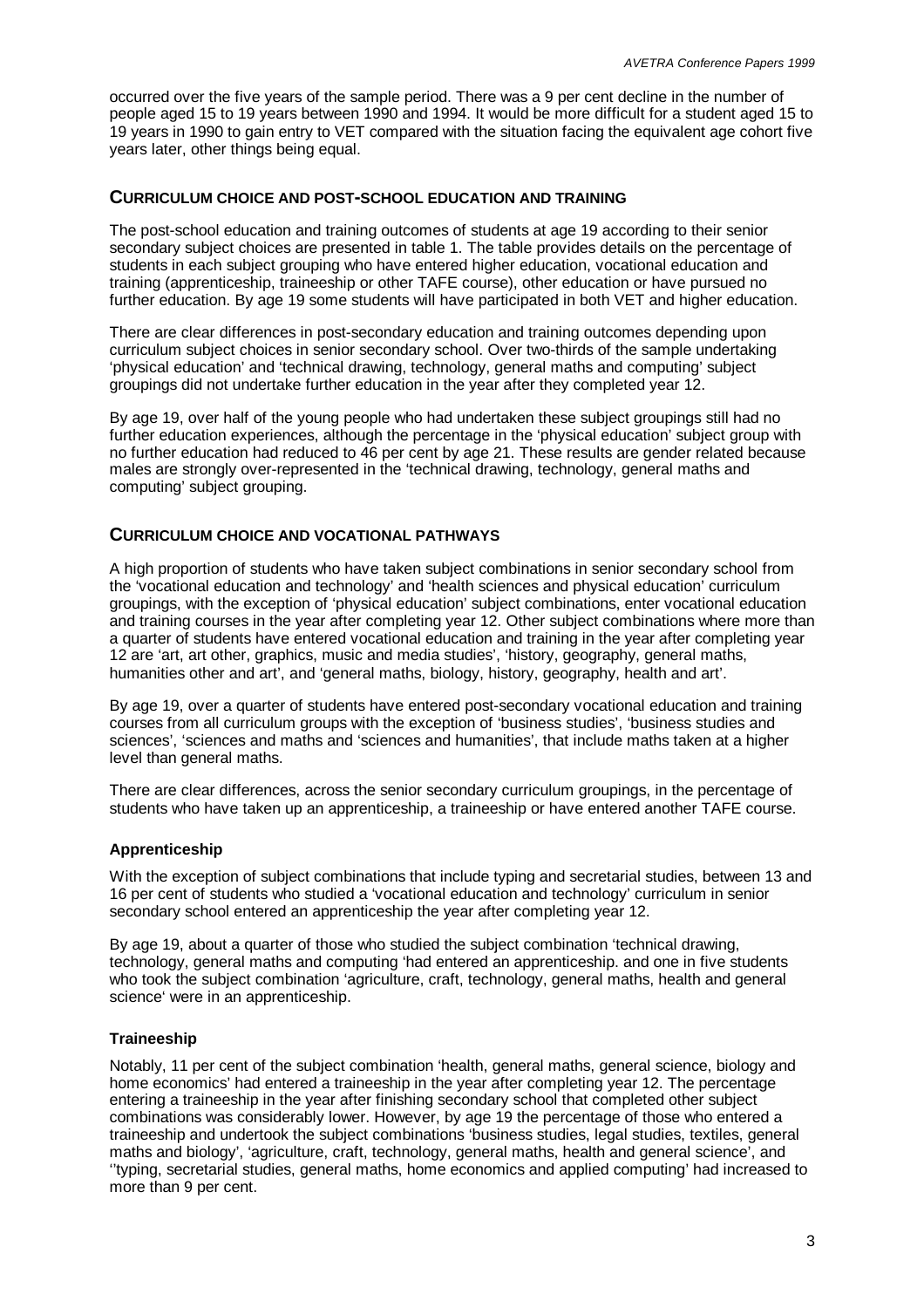#### **Other TAFE courses**

With the exception of the 'sciences and maths' curriculum group and 'physical education', 'technical drawing, technology, general maths and computing' and 'maths, biology history, geography, art and LOTE' subject combinations, at least 10 per cent of students from all areas of the curriculum had entered a TAFE course, other than as an apprentice or trainee the year after completing year 12.

By age 19 about one in five students from 'arts and humanities' and the subject combination 'general maths, biology, history, geography, health and art' had entered a TAFE course. The percentage of each subject grouping entering a TAFE course by age 21 had increased considerably over those undertaking a TAFE course to age 19.

#### **ENTRY TO POST-SCHOOL VOCATIONAL EDUCATION AND TRAINING**

The distribution of students who have entered post-secondary vocational education and training by age 19 according to senior secondary subject grouping is presented in table 2. There are clear differences across subject groupings in the percentage of students undertaking an apprenticeship, a traineeship or other TAFE course according to the group of subjects taken in year 12.

Statistical analysis indicates that the curriculum undertaken in senior secondary school does make a significant difference in terms of the likelihood of entering different areas of vocational education and training to age 19.

Compared with the subject combination 'maths, biology, history, geography, art and LOTE', the likelihood of entering vocational education and training is significantly greater for youth who have undertaken subject combinations from the curriculum groupings 'vocational education and technology', 'health sciences and physical education', with the exception of physical education, and 'arts and humanities' with the exception of 'French, German, music, literature, history and geography'. The likelihood of entering vocational education and training is also significantly greater with the subject combinations 'general maths, biology, history, geography, health and art' and 'business studies, legal studies, textiles, general maths and biology'.

Compared with the subject combination 'art, art other, graphics, music, and media studies' the likelihood of entering vocational education and training is significantly lower for youth who have undertaken subject combinations from the curriculum groupings 'sciences and maths' and 'business studies and sciences' and the subject combination 'maths, biology, history, geography, art and LOTE'. Students from these curriculum areas tend to enter higher education rather than VET. There is no significant difference in the likelihood of students from these subject groupings entering VET.

#### **Apprenticeship**

At age 19, 11 per cent of students who had undertaken an apprenticeship, and had completed year 12, were from the 'technical drawing, technology, general maths, computing' subject grouping. A further 9 per cent of students were from each of the 'maths and physical sciences', the 'agriculture craft, technology, general maths, health, general science' and the 'maths, industrial arts, industrial technology, technical drawing' subject groupings (see table 2). Notably, very few students who studied the 'French, German, music, literature, history, geography' group of subjects were in an apprenticeship.

Statistical analysis suggests those students taking courses in senior secondary school from the 'vocational education and technology' curriculum areas have a greater likelihood of entering an apprenticeship by age 19. The exception is a subject combination including typing and secretarial studies. Almost a third of students who had undertaken an apprenticeship were from the vocational education and technology curriculum grouping.

The likelihood of entering an apprenticeship with a 'business studies and sciences' and 'French, German, music, literature, history and geography' subject combination is significantly less than a combination of subjects with 'art, art other, graphics, music and media studies'.

#### **Traineeship**

By age 19, over 12 per cent of trainees who had completed year 12 had studied the 'general maths biology, history, geography, health, art' subject grouping in senior secondary school. A further 10 per cent had studied 'health, general maths, general science, biology, home economics' subjects (see table 2).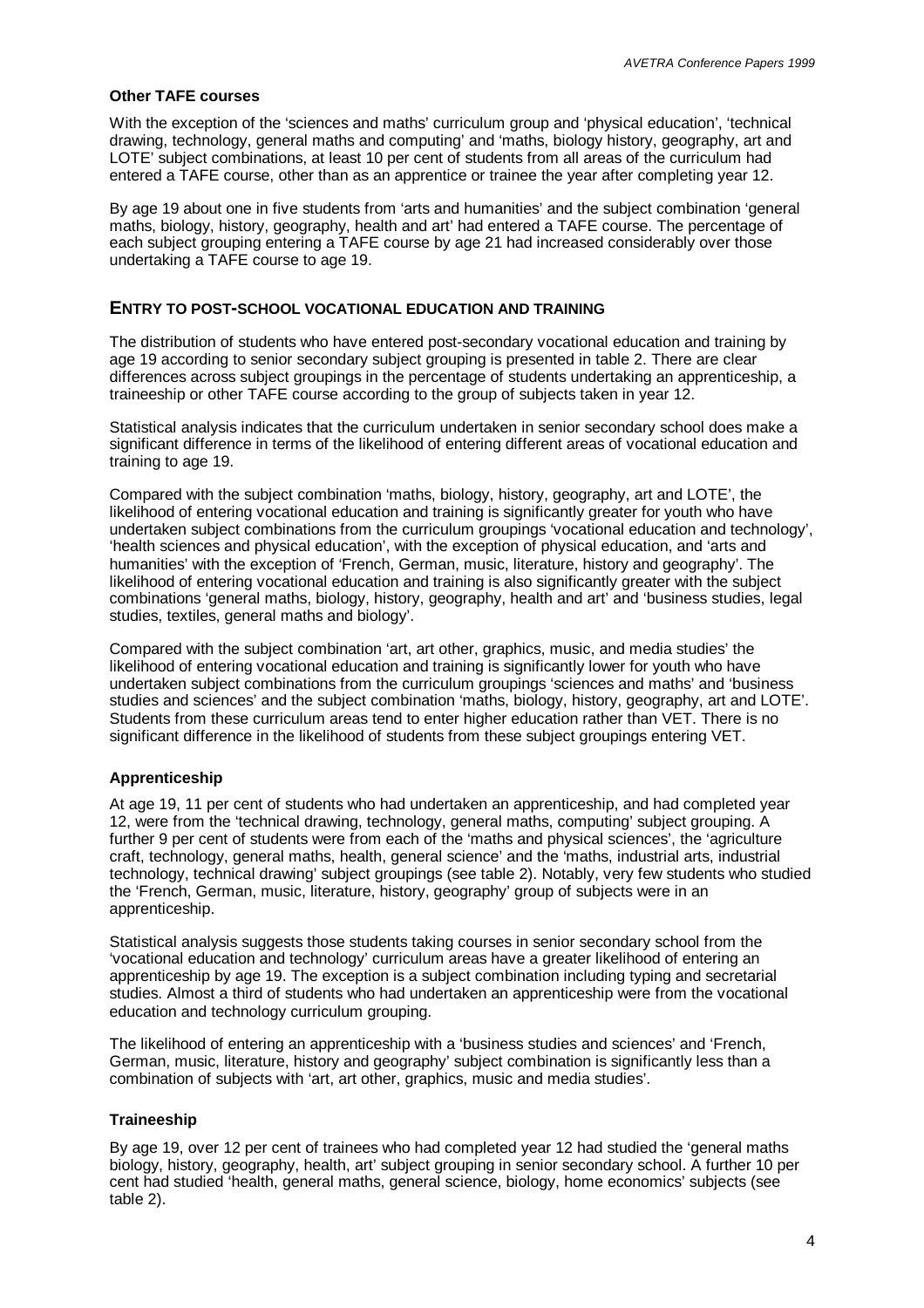Statistical analysis indicates that there is a significantly greater likelihood of entering a traineeship by age 19 with the subject combinations of 'maths, industrial arts, industrial technology and technical drawing', 'health, general maths, general science, biology and home economics' and 'agriculture, craft, technology, general maths, general science, biology and home economics' than other subject combinations.

The subject combination of 'business studies, legal studies, textiles, general maths and biology' offers a greater likelihood of entry to a traineeship than 'maths and physical sciences' or 'maths, biology, history, geography, art and LOTE'.

#### **Other TAFE courses**

By age 19, over 15 per cent of all students undertaking other TAFE courses (not apprenticeships or traineeships), and who had completed year 12, had studied the 'general maths biology, history, geography, health, art' subject grouping in senior secondary school.

In terms of entry to a TAFE course by age 19 other than as an apprentice or a trainee, there is a significantly greater likelihood of entry with the combination of subjects 'art, art other, graphics, music and media studies', 'general maths, biology, history, geography, health, art' and 'health, general maths, general science, biology and home economics'. There is a significantly reduced chance of entry from the 'sciences and maths' curriculum group and with the 'maths, biology, history, geography, art and LOTE' combination of subjects. These subject groupings however, lead onto higher education. There is also a significantly reduced likelihood of entering TAFE with the 'physical education' subject combination.

### **Conclusions**

The results of this study suggest that there are important differences in post-secondary education outcomes depending upon the group of subjects taken in senior secondary school.

- $\geq$  Some parts of the senior secondary curriculum do not provide the opportunity for further education that is provided by other areas of the curriculum.
- $\triangleright$  These results are of concern as there are gender patterns associated with those areas of the curriculum that offer limited opportunities for further education.
- $\triangleright$  Some subject combinations clearly offer poor outcomes for participants in terms of opportunities for undertaking post secondary education.
- $\triangleright$  Some parts of the curriculum provide a greater likelihood of entry to an apprenticeship, a traineeship or other TAFE course.
- $\triangleright$  Not all students who study vocational subjects in senior secondary school undertake an apprenticeship after completing school. By age 19, two-thirds of students who undertook vocational subject groupings had not been in an apprenticeship.
- ÿ Many young people who undertake an apprenticeship have not studied vocational subjects in senior secondary school.
- $\triangleright$  Young people entering traineeships or pursuing other TAFE courses have studied a wide range of subject groupings in senior secondary school, although a high proportion of students have a sciences and humanities background.

### **REFERENCES**

Ainley, J 1998, School participation, retention and outcomes, *Australia's Youth: Reality and Risk*, Dusseldorp Skills Forum, Sydney

Ball, K and Robinson, C 1998, Young peoples' participation in and outcomes from vocational education and training, *Australia's Youth: Reality and Risk*, Dusseldorp Skills Forum, Sydney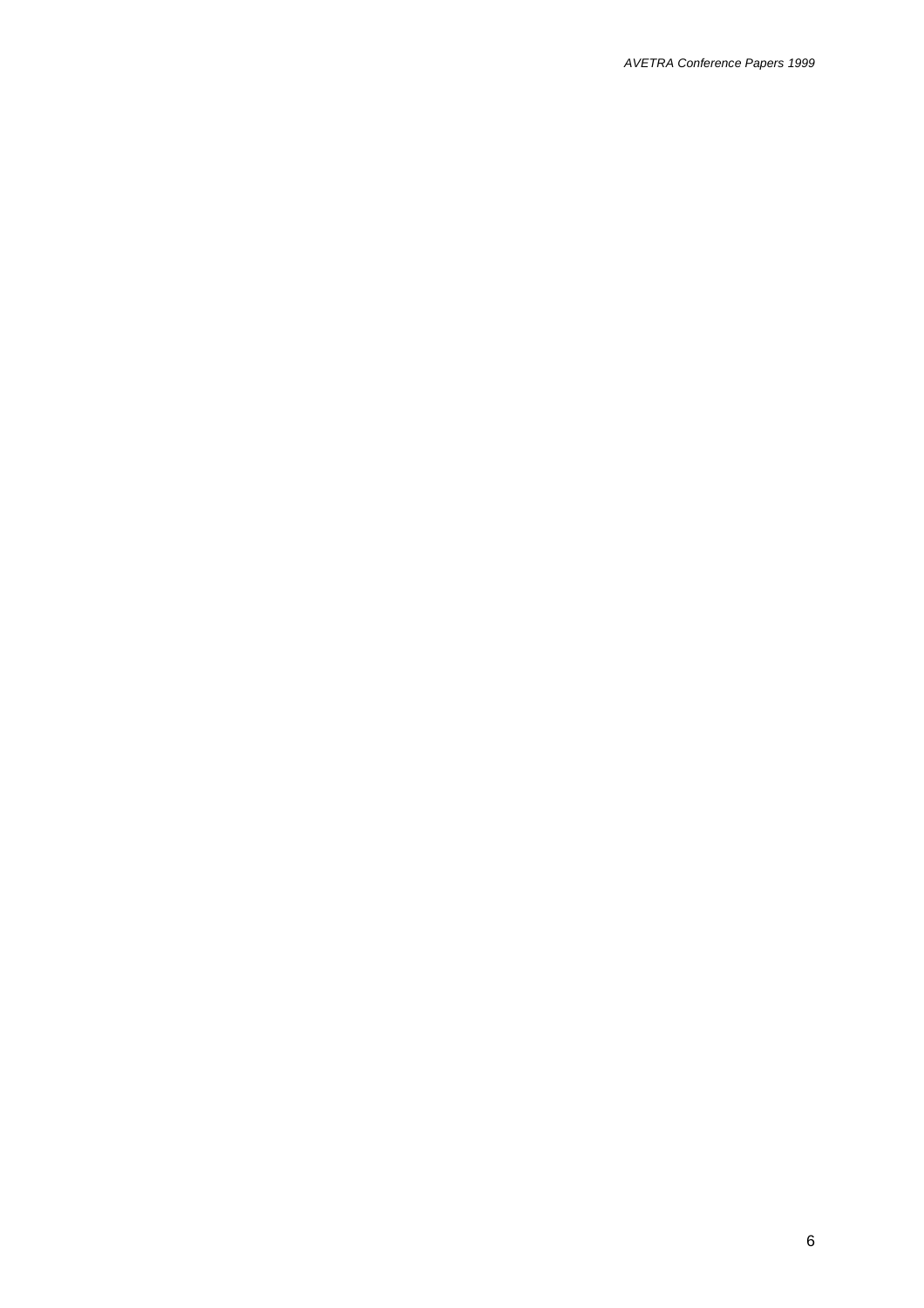## **TABLE 1: CURRICULUM GROUP, BY POST-SECONDARY EDUCATION, TO AGE 19 (PER CENT)**

| <b>Curriculum group</b>                                                              | <b>Higher</b> | <b>Vocational education</b> |                |                   | Other     | No further |
|--------------------------------------------------------------------------------------|---------------|-----------------------------|----------------|-------------------|-----------|------------|
|                                                                                      | education     | <b>Apprentice</b>           | <b>Trainee</b> | <b>Other TAFE</b> | education | education  |
| ARTS AND HUMANITIES                                                                  |               |                             |                |                   |           |            |
| French, German, Music, Literature, History, Geography                                | 38.71         | 1.08                        | 6.45           | 19.35             | 5.38      | 34.41      |
| Art, Art Other, Graphics, Music, Media Studies                                       | 17.14         | 7.14                        | 3.57           | 20.71             | 13.57     | 41.43      |
| History, Geography, General Maths, Humanities Other, Art                             | 23.85         | 3.67                        | 5.50           | 20.18             | 15.60     | 35.78      |
| <b>BUSINESS STUDIES</b>                                                              |               |                             |                |                   |           |            |
| Maths, Economics, Accounting, Computing                                              | 60.48         | 4.79                        | 2.40           | 16.77             | 4.19      | 17.37      |
| Economics, Accounting, Legal Studies, Textiles, General Maths,<br>Biology, Computing | 42.86         | 3.06                        | 3.06           | 16.33             | 9.18      | 27.55      |
| <b>BUSINESS STUDIES AND HUMANITIES</b>                                               |               |                             |                |                   |           |            |
| Maths, Economics, Geography, History, Art                                            | 43.75         | 2.08                        | 7.29           | 16.67             | 12.50     | 25.00      |
| Business Studies, Legal Studies, Textiles, General Maths, Biology                    | 19.01         | 5.63                        | 9.15           | 13.38             | 8.45      | 46.48      |
| <b>BUSINESS STUDIES AND SCIENCES</b>                                                 |               |                             |                |                   |           |            |
| Maths, Economics, Chemistry, Biology, Computing                                      | 59.57         | 2.13                        | 5.67           | 12.77             | 4.96      | 17.02      |
| <b>SCIENCES AND MATHS</b>                                                            |               |                             |                |                   |           |            |
| Maths, Advanced maths, Physics and Chemistry                                         | 76.83         | 4.28                        | 2.52           | 8.56              | 2.02      | 9.82       |
| Maths, Chemistry, Biology, Other Science, Computing                                  | 63.19         | 5.49                        | 3.85           | 10.99             | 4.40      | 15.93      |
| <b>SCIENCES AND HUMANITIES</b>                                                       |               |                             |                |                   |           |            |
| Maths, Chemistry, Literature, Music, French, History, Art.                           | 50.47         | 3.74                        | 5.61           | 14.95             | 2.80      | 24.30      |
| General Maths, Biology, History, Geography, Health, Art                              | 17.61         | 3.99                        | 6.98           | 23.26             | 10.96     | 41.20      |
| Maths, Biology, History, Geography, Art, LOTE                                        | 46.84         | 4.22                        | 3.38           | 11.81             | 7.59      | 30.80      |
| HEALTH SCIENCES AND PHYSICAL EDUCATION                                               |               |                             |                |                   |           |            |
| <b>Physical Education</b>                                                            | 16.19         | 6.67                        | 7.62           | 11.43             | 9.52      | 55.24      |
| Maths, Biology, Physical Education, Health, Home Economics, Legal<br><b>Studies</b>  | 31.17         | 8.44                        | 5.19           | 16.23             | 10.39     | 31.82      |
| Health, General Maths, General Science, Biology, Home Economics                      | 13.85         | 8.46                        | 12.31          | 27.69             | 12.31     | 34.62      |
| VOCATIONAL EDUCATION AND TECHNOLOGY                                                  |               |                             |                |                   |           |            |
| Technical Drawing, Technology, General Maths, Computing                              | 3.61          | 25.30                       | 4.82           | 14.46             | 8.43      | 51.81      |
| Agriculture, Craft, Technology, General Maths, Health, General Science               | 7.32          | 20.73                       | 12.20          | 12.20             | 4.88      | 43.9       |
| Typing, Secretarial Studies, General Maths, Home Economics, Applied<br>Computing     | 7.84          | 8.82                        | 10.78          | 17.65             | 12.75     | 46.08      |
| Maths, Industrial Arts, Industrial Technology, Technical Drawing                     | 17.58         | 17.58                       | 8.79           | 17.58             | 7.69      | 37.36      |

SOURCE: Tabulations from *Australian Youth Survey* based on the 1990-1994 16 year-old samples and follow-up surveys (unweighted N=6,052; weighted N=1,189,846).